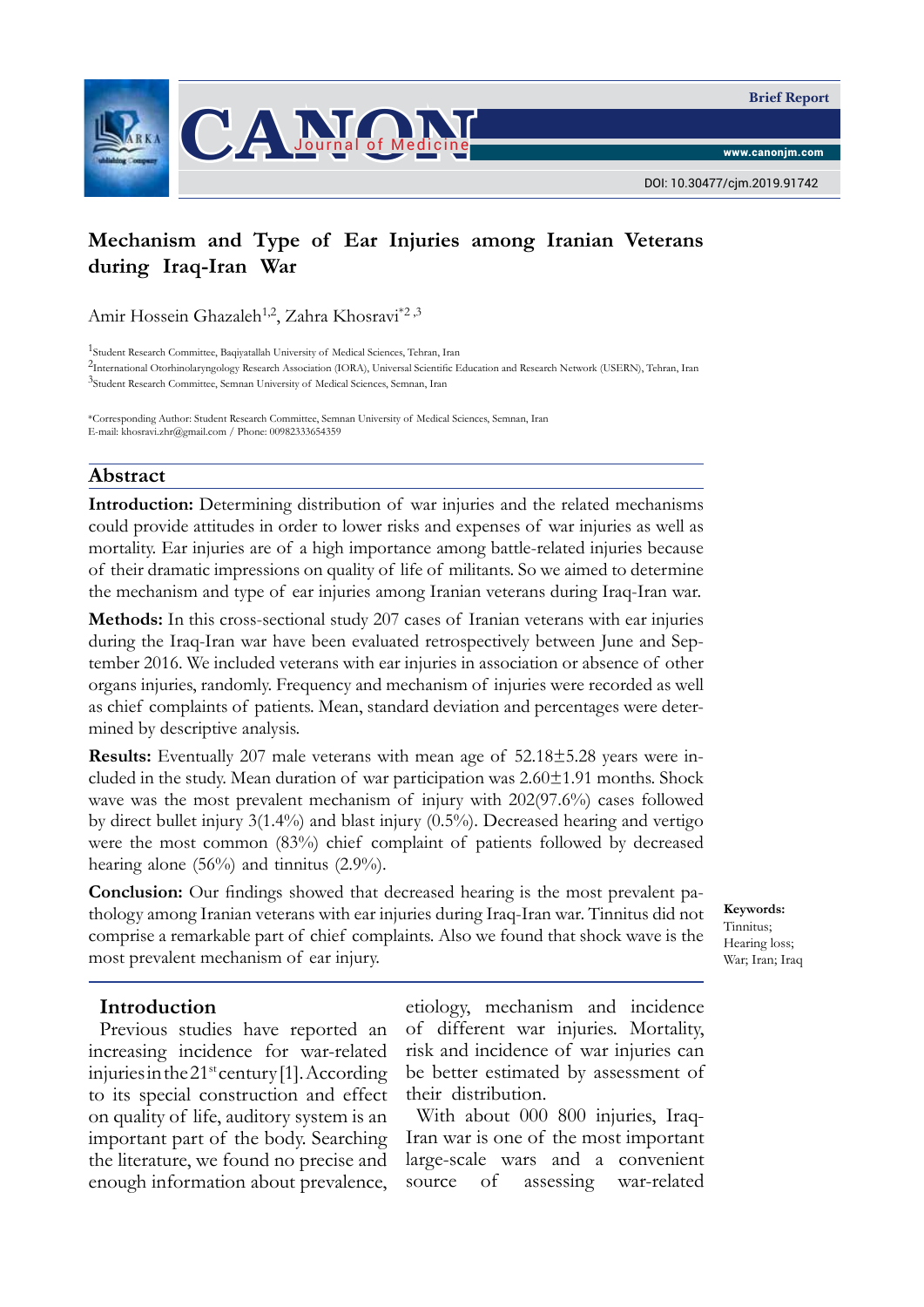injuries [2]. This conflict is categorized as "minor conventional war" based on Eiseman's classification. Blast injuries are the most common mechanism of injury in battles worldwide which are responsible for a notable proportion of hearing injuries [3]. Vertigo, Tinnitus and hearing impairments are among common complaints of veterans attending to clinics.

The aim of the present study was to identify the prevalence, mechanism and type of ear injuries in Iranian veterans during Iraq-Iran war with accordance to the available records in Iranian great commission of injured troops.

# **Method**

This cross-sectional study was conducted between June and September 2016 at great commission of injured troops, Tehran, Iran. The study was registered at ethics committee of Baqiyatallah University of Medical Sciences, Tehran, Iran. Iranian veterans with registered records of warrelated ear injuries at great commission of injured troops were assessed for eligibility. We randomly selected 207 profiles and assessed them retrospectively. Veterans with incomplete records and concurrent injuries to other parts of the body were excluded from the study. No mortality was recorded.

 Demographic information as well as mechanism of injury, duration of war participation, chief complaints, tympanic membrane injuries, pre- and post-injury audiograms were recorded in a pre-designed checklist.

Data were analyzed using statistical package for social sciences (IBM Corp. Released 2013. IBM SPSS Statistics for Windows, version 22.0. Armonk, NY: IBM Corp). Descriptive analyses were used to determine mean, standard deviation and percentage.

## **Results**

Eventually 207 male veterans with a mean age of 5.28±52.18 years were included in the analysis. Mean duration of war participation was 1.91±2.60 months. Shock wave was the most prevalent mechanism of injury with  $\%97.6(202)$  cases followed by direct bullet injury  $\%$ 1.4(3) and blast injury  $(\%$ 0.5). Shock wave was the most prevalent mechanism of injury with  $\frac{9}{97.6}$ (202) cases followed by direct bullet injury  $\%1.4(3)$  and blast injury  $(\%0.5)$ . Decreased hearing and vertigo were the most common (%83) chief complaint of patients followed by decreased hearing alone ( $\frac{9}{656}$ ) and tinnitus ( $\frac{9}{62.9}$ ). Only one post-injury audiogram was available which indicated conducting hearing loss in both ears. In the post-healing audiograms (Table 1) sensorineural hearing loss of both ears was the most  $(\frac{9}{86.5})$  pathology and left sensorineural/right conductive  $(\frac{9}{63.9})$  was in the following rank.

| Audiogram patterns                  | frequency | percent |
|-------------------------------------|-----------|---------|
| <b>Bilateral SNHL</b>               | 179       | 86.5    |
| Left SN and Right Conductive        |           | 3.9     |
| <b>Right SN and Left Conductive</b> |           | 2.9     |
| <b>Bilateral Conducive</b>          |           | 1.4     |
| Other patterns                      |           | 2.9     |
| No audiograms                       |           | 2.4     |

Table 1. Distribution of patterns in post-healing audiograms

# **Discussion:**

We found that shockwave is the most prevalent mechanism of ear injury in Iranian veterans during Iraq-Iran conflict. Also we realized that diminished hearing and vertigo

were the most common chief complaint of veterans with ear injuries. Evaluating the post-healing audiograms, we concluded that bilateral sensorineural hearing loss is the most prevalent pattern of ear injuries among Iranian veterans.